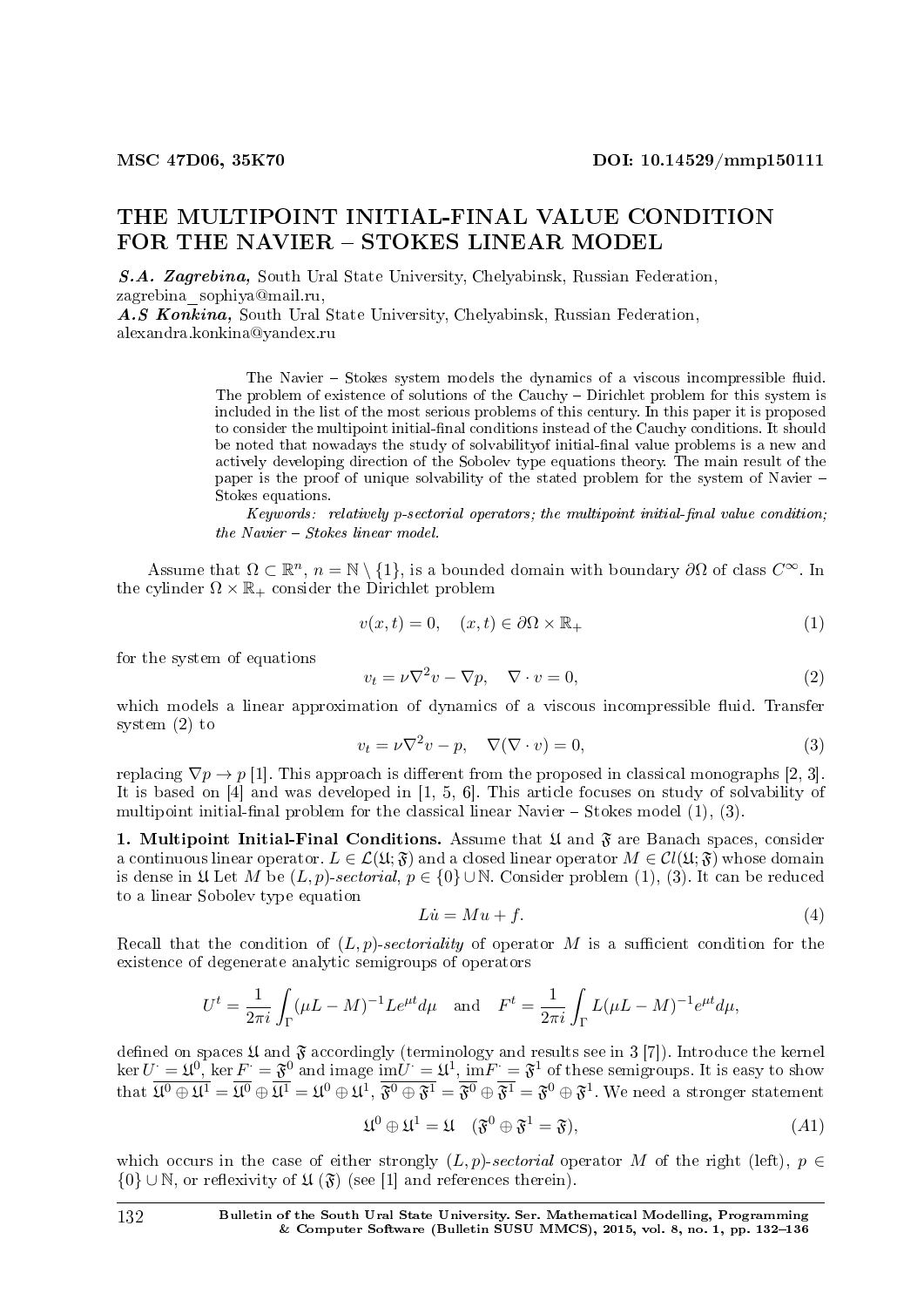Denote by  $L_k$  ( $M_k$ ) the restriction of  $L(M)$  on  $\mathfrak{U}^k$  (dom $M \cap \mathfrak{U}^k$ ),  $k = 0, 1$ . If operator  $M$  is strongly  $(L, p)$ -sectorial on the right (left),  $p \in \{0\} \cup \mathbb{N}$ , then  $L_k \in \mathcal{L}(\mathfrak{U}^k; \mathfrak{F}^k)$ ,  $M_k \in \mathcal{C}l(\mathfrak{U}^k; \mathfrak{F}^k)$ ,  $k = 0, 1$ , and there exists an operator  $M_0^{-1} \in \mathcal{L}(\mathfrak{F}^0; \mathfrak{U}^0)$ , and projector  $P = s - \lim_{t \to 0}$ *t→*0+  $U^t$ ,  $(Q =$ *s −* lim  $F^t$ ) splitting space  $\mathfrak{U}(\mathfrak{F})$  according to (A1), so that  $\mathfrak{U}^1 = \text{im} P(\mathfrak{F}^1 = \text{im} Q)$ .

*t→*0+ Introduce another condition:

there exists an operator 
$$
L_1^{-1} \in \mathcal{L}(\mathfrak{F}^1; \mathfrak{U}^1),
$$
 
$$
(A2)
$$

which occurs in the case of strongly  $(L, p)$ -sectorial operator  $M, p \in \{0\} \cup \mathbb{N}$ . Previously, it was shown that (A1) together with the condition of  $(L, p)$ -sectoriality of operator *M*,  $p \in \{0\} \cup \mathbb{N}$ . gives strong  $(L, p)$ -sectoriality of operator *M* on the right (left),  $p \in \{0\} \cup \mathbb{N}$ , and if we add it to condition (A2), we get the strongly  $(L, p)$ -sectorial operator  $M, p \in \{0\} \cup \mathbb{N}$  (see [1] and references therein). Then the operator  $G = M_0^{-1}L_0 \in \mathcal{L}(\mathfrak{U}^0)$  is nilpotent of degree p, and the operator  $S = L_1^{-1}M_1 \in \mathcal{C}l(\mathfrak{U}^1)$  is sectorial.

Finally, introduce another important condition for the relative spectrum of operator *M* [8]:

$$
\sigma^{L}(M) = \bigcup_{j=0}^{n} \sigma_{j}^{L}(M), n \in \mathbb{N}, \text{ where } \sigma_{j}^{L}(M) \neq \emptyset \text{ is contained in a bounded}
$$
  
domain  $D_{j} \subset \mathbb{C}$  with piecewise smooth boundary  $\partial D_{j} = \Gamma_{j} \subset \mathbb{C}$ . Moreover,  

$$
\overline{D_{j}} \cap \sigma_{0}^{L}(M) = \emptyset \text{ and } \overline{D_{k}} \cap \overline{D_{l}} = \emptyset \text{ for all } j, k, l = \overline{1, n}, k \neq l.
$$
 (A3)

Construct a relatively spectral projectors [8]  $P_j \in \mathcal{L}(\mathfrak{U})$  and  $Q_j \in \mathcal{L}(\mathfrak{F})$ ,  $j = \overline{1, n}$ , given by

$$
P_j = \frac{1}{2\pi i} \int_{\Gamma_j} (\mu L - M)^{-1} L d\mu, \ Q_j = \frac{1}{2\pi i} \int_{\Gamma_j} L(\mu L - M)^{-1} d\mu, \ j = \overline{1, n}.
$$
 (5)

and it turns out that under the condition of  $(L, p)$ -sectoriality of operator M and conditions (A1), (A2),  $P_j P = P P_j = P_j$  and  $Q_j Q = Q Q_j = Q_j$ ,  $j = \overline{1, n}$ . Therefore, in this case there is a projector  $P_0 = P - \sum_{i=1}^{n} P_i$ *j*=1  $P_j$ ,  $P_0 \in \mathcal{L}(\mathfrak{U})$ .

So, suppose that conditions  $(A1) - (A3)$  hold, commit  $\tau_j \in \mathbb{R}_+$   $(\tau_j < \tau_{j+1}), u_j \in \mathfrak{U}, j = \overline{0, n}$ , and consider the multipoint initial-final value condition

$$
P_j(u(\tau_j) - u_j) = 0, \quad j = \overline{0, n}
$$
\n
$$
(6)
$$

 $f$  for linear Sobolev type equation (4). Vector function  $u\in C^1((\tau_0,\tau_n);\mathfrak{U})\cap C([\tau_0,\tau_n];\mathfrak{U}),$  satisfying equation (4), is called a *solution*; the solution  $u = u(t)$  of (4) is called a *solution of multipoint initial-final value problem*  $(4)$ ,  $(6)$ , if in addition lim  $\lim_{t \to \tau_0+} P_0(u(t) - u_0) = 0$  and  $P_j(u(\tau_j) - u_j) = 0$ ,  $i = \overline{1, n}$ .

The study of solvability of the initial-final value problems for nonclassical equations of mathematical physics, including higher order, is actively developing as well as the problem of optimal control of these solutions (see for example, [1] and references therein).

2. Unique Solvability of Abstract Problem. Assume that  $\mathfrak U$  and  $\mathfrak F$  are Banach spaces, take  $L \in \mathcal{L}(\mathfrak{U}; \mathfrak{F})$  and  $M \in \mathcal{C}l(\mathfrak{U}; \mathfrak{F})$  such that *M* is an  $(L, p)$ -sectorial operator and assume that  $(A1)$  $- (A3)$  hold.

**Theorem 1.** If *M* is an  $(L, p)$ -sectorial operator, and  $(A1) - (A3)$  hold. Then

$$
U^t = \sum_{j=1}^n P_j U^t + P_0 U^t = \sum_{j=1}^n U_j^t + U_0^t, \quad F^t = \sum_{j=1}^n Q_j F^t + Q_0 F^t = \sum_{j=1}^n F_j^t + F_0^t,
$$

Вестник ЮУрГУ. Серия «Математическое моделирование и программирование≫(Вестник ЮУрГУ ММП). 2015. Т. 8, № 1. C. 132–136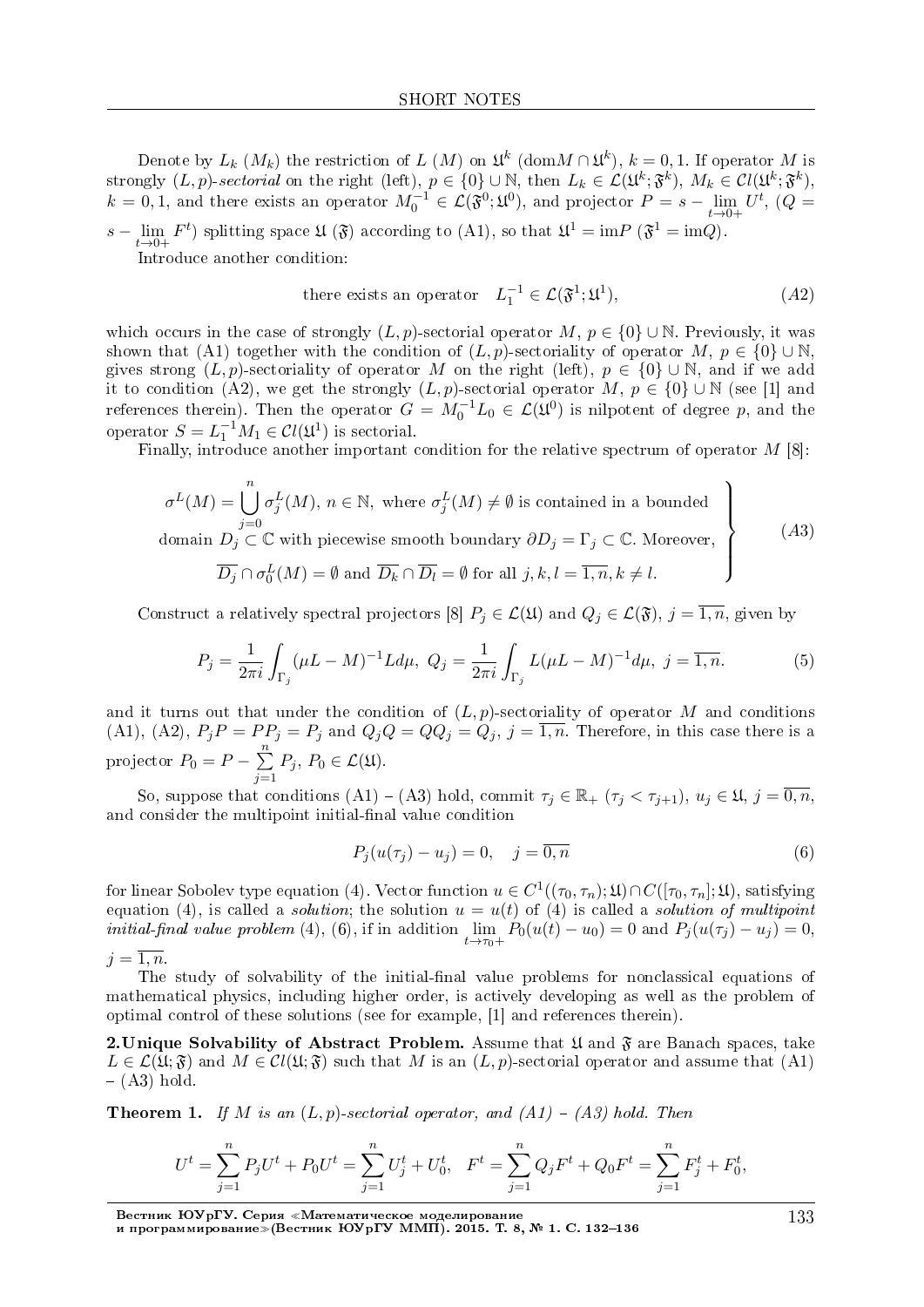mereover, we can express  $U_j^t$  and  $F_j^t$  in the form

$$
U_j^t = \frac{1}{2\pi i} \int_{\Gamma_j} (\mu L - M)^{-1} L e^{\mu t} d\mu, \quad F_j^t = \frac{1}{2\pi i} \int_{\Gamma_j} L (\mu L - M)^{-1} e^{\mu t} d\mu, \ j = \overline{1, n}.
$$
 (7)

Denote by  $\mathfrak{U}^{1j} = \text{im } P_j$  and  $\mathfrak{F}^{1j} = \text{im } Q_j$ ,  $j = \overline{0, n}$ . By construction

$$
\mathfrak{U}^1 = \bigoplus_{j=0}^n \mathfrak{U}^{1j} \text{ and } \mathfrak{F}^1 = \bigoplus_{j=0}^n \mathfrak{F}^{1j}.
$$

Denote by  $L_j$   $(M_j)$  the restriction of *L*  $(M)$  on  $\mathfrak{U}^{1j}$  (dom $M \cap \mathfrak{U}^{1j}$ ),  $j = \overline{0,n}$ . It is easy to show that the operators  $L_j \in \mathcal{L}(\mathfrak{U}^{1j}; \mathfrak{F}^{1j})$ ,  $M_j \in \mathcal{C}l(\mathfrak{U}^{1j}; \mathfrak{F}^{1j})$ ,  $j = \overline{0,n}$ , and by virtue of (A2) there exists an operator  $L_j^{-1} \in \mathcal{L}(\mathfrak{F}^{1j};\mathfrak{U}^{1j}), j = \overline{0,n}$ . Also, it is easy to show that the operator  $S_0 = L_0^{-1}M_0 \in Cl(\mathfrak{U}_0)$  is sectorial, and the operator  $S_j = L_j^{-1}M_j : \mathfrak{U}^{1j} \to \mathfrak{U}^{1j}, j = \overline{1,n}$  is bounded. Now we are ready to prove the unique solvability of problem (6) for equation (4) that is due to  $(L, p)$ -sectoriality of operator *M*, conditions (A1)  $-$  (A3) is reduced to the form

$$
G\dot{u}^0 = u^0 + M_0^{-1}f^0,\tag{8}
$$

$$
\dot{u}^{1j} = S_j u^{1j} + L_{1j}^{-1} f^{1j}, \ j = \overline{0, n} \tag{9}
$$

where  $f^{0} = (\mathbb{I} - Q)f$ ,  $f^{1j} = Q_j f$ ,  $u^{0} = (\mathbb{I} - P)u$ ,  $u^{1j} = P_j u$ ,  $j = \overline{0, n}$ .

**Theorem 2.** [8] If *M* is an  $(L, p)$ -sectorial operator and  $(A1) - (A3)$  hold. Then for any vector function  $f^0\in C^p([\tau_0,\tau_n];\mathfrak{F}^0)\cap C^{p+1}((\tau_0,\tau_n);\mathfrak{F}^{\bar{0}}),$   $f^1\in C([\tau_0,\tau_n];\mathfrak{F}^1)$  there exists a unique solution of problem  $(4)$ ,  $(6)$ , which also has the form

$$
u(t) = -\sum_{q=1}^p G^q M_0^{-1} f^{0(q)}(t) + \sum_{j=1}^n \left( U_j^{t-\tau_j} u_j + \int_{\tau_j}^t U_j^{t-s} L_{1j}^{-1} Q_j f(s) ds \right).
$$

**3. Specific Interpretation.** Assume that  $\Omega \subset \mathbb{R}^n$ ,  $n = \mathbb{N} \setminus \{1\}$ , is a bounded domain with boundary  $\partial\Omega$  of class  $C^{\infty}$ . For the reduction of problem (1), (3) to the homogeneous equation (4)  $(f \equiv 0)$  we need the functional spaces from [4]. Assume that  $\mathbb{H}^2_\sigma$  and  $\mathbb{H}^2_\pi$  ( $\mathbb{H}_\sigma$  and  $\mathbb{H}_\pi$ ) are subspaces of solenoidal and potential vector functions of space  $\mathbb{H}^2 = (W_2^2(\Omega) \cap \overset{\circ}{W}_2^1(\Omega))^n$   $(\mathbb{L}^2 = (L^2(\Omega))^n)$ . Formula  $A = \text{diag} \{ \nabla^2, \ldots, \nabla^2 \}$  defines a linear continuous operator with discrete finite-negative spectrum  $\sigma(A)$ , thicken only to  $-\infty$ . Denoted by  $A_{\sigma(\pi)}$  the restriction of *A* on  $\mathbb{H}^2_{\sigma(\pi)}$ .

**Lemma 1.** (Solonnikov – Vorovich – Yudovich theorem). Operator  $A_{\sigma(\pi)} \in \mathcal{L}(\mathbb{H}^2_{\sigma(\pi)}, \mathbb{H}_{\sigma(\pi)})$ , *moreover*  $\sigma(A_{\sigma(\pi)}) = \sigma(A)$  and  $A = A_{\sigma} \Sigma + A_{\pi} \Pi$ .

Herein  $\Pi \in \mathcal{L}(\mathbb{H}^2, \mathbb{H}^2_\pi)$  designates a projector along  $\mathbb{H}^2_\sigma$ ,  $\Sigma = \mathbb{I} - \Pi$ .

**Lemma 2.** (Kapitanski – Pileckas theorem). Formula  $B: u \to \nabla(\nabla \cdot u)$  defines the operator  $B \in \mathcal{L}(\mathbb{H}^2, \mathbb{H}_\pi)$ , with ker  $B = \mathbb{H}^2_\sigma$ .

Let  $\mathfrak{U} = \mathfrak{F} \equiv \mathbb{H}_{\sigma} \times \mathbb{H}_{\pi} \times \mathbb{H}_{p}$ , where  $\mathbb{H}_{p} = \mathbb{H}_{\pi}$ , vector  $u \in \mathfrak{U}$  have the form  $u = (u_{\sigma}, u_{\pi}, u_{p})$ . By formulas

$$
L = \left(\begin{array}{ccc} \mathbb{I} & \mathbb{O} & \mathbb{O} \\ \mathbb{O} & \mathbb{I} & \mathbb{O} \\ \mathbb{O} & \mathbb{O} & \mathbb{O} \end{array}\right), \quad M = \left(\begin{array}{ccc} \nu A_{\sigma} & \mathbb{O} & \mathbb{O} \\ \mathbb{O} & \nu A_{\pi} & -\mathbb{I} \\ \mathbb{O} & B & \mathbb{O} \end{array}\right)
$$

define the operator  $L \in \mathcal{L}(\mathfrak{U}; \mathfrak{F}), \text{im} L = \mathbb{H}_{\sigma} \times \mathbb{H}_{\pi} \times \{0\}, \text{ker } L = \{0\} \times \{0\} \times \mathbb{H}_{p} \text{ and } M \in \mathcal{C}l(\mathfrak{U}; \mathfrak{F}),$ dom  $M = \mathbb{H}^2_{\sigma} \times \mathbb{H}^2_{\pi} \times \mathbb{H}_p$ . Thus, the reduction of model (1), (3) to (4) is finished.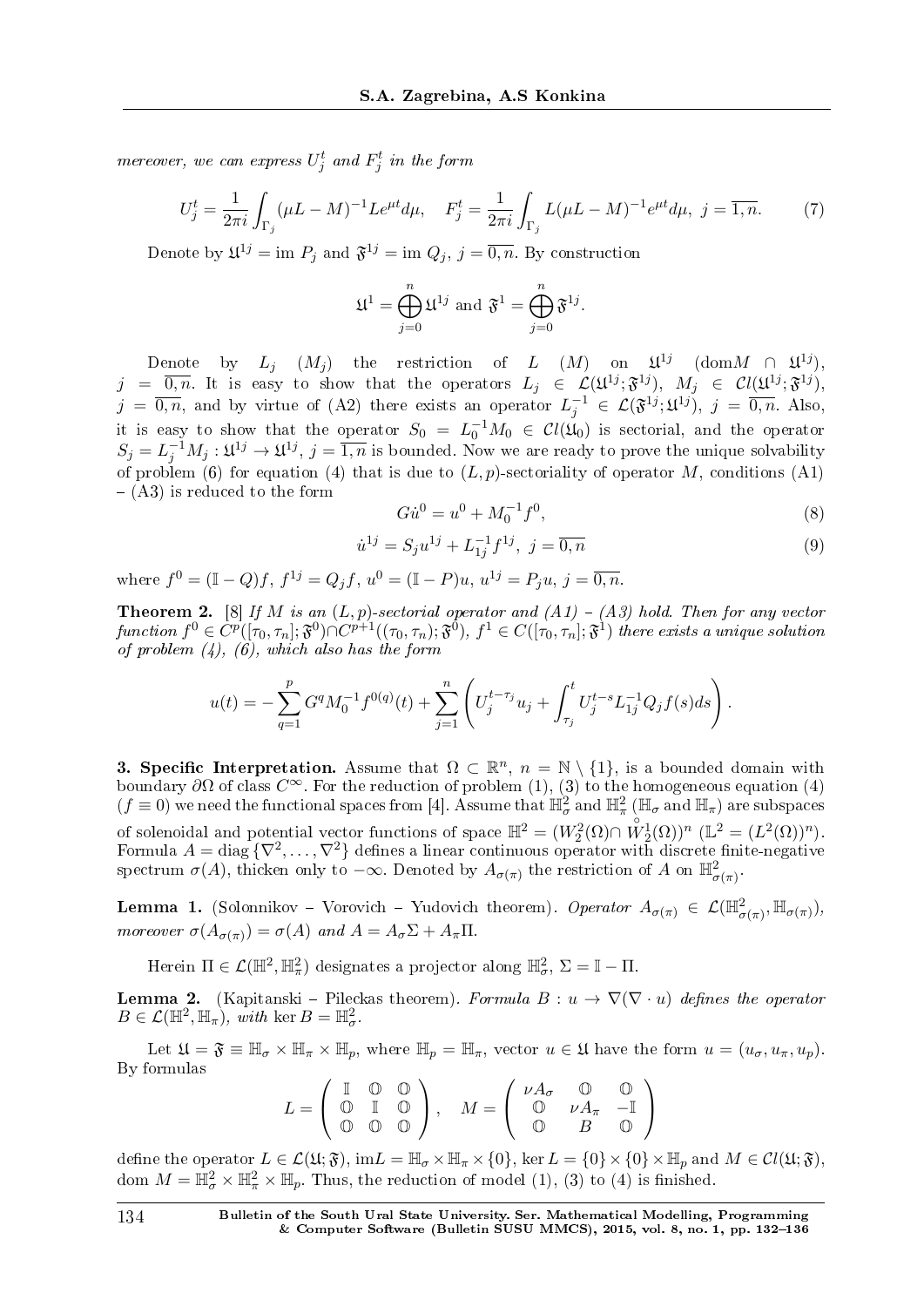**Lemma 3.** [5] For all  $\nu \in \mathbb{R}_+$  operator *M* is strongly  $(L, 1)$ -sectorial.

Construct a subspace  $\mathfrak{U}^0 = \mathfrak{F}^0 = \{0\} \times \mathbb{H}_{\pi} \times \mathbb{H}_p$ ,  $\mathfrak{U}^1 = \mathfrak{F}^1 = \mathbb{H}_{\sigma} \times \{0\} \times \{0\}$ . Obviously conditions  $(A1)$  and  $(A2)$  are fulfilled, and

$$
M_0^{-1} = \left( \begin{array}{cc} \mathbb{O} & B_\pi^{-1} \\ -\mathbb{I} & \nu A_\pi B_\pi^{-1} \end{array} \right),
$$

where  $B_{\pi}$  is a restriction of *B* on  $\mathbb{H}^2_{\pi}$  (Lemma 2 implies that  $B_{\pi}$  :  $\mathbb{H}^2_{\pi} \to \mathbb{H}_{\pi}$  is a toplinear isomorphism). It is also easy to verify that

$$
M_0^{-1}L_0 = \left(\begin{array}{cc} \mathbb{O} & -\mathbb{I} \\ \mathbb{O} & \mathbb{O} \end{array}\right)
$$

is a nilpotent operator of degree 1.

Denote by  $\sigma(A) = {\lambda_k}$ , the spectrum of *A*, where  $\lambda_k \in \mathbb{R}$  are eigenvalues, numbered in nonincreasing order considering their multiplicity, then  $\sigma^L(M) = \{ \nu^{-1} \lambda_k \}$ . It is clear that for such set, we can choose the contours  $\Gamma_j \in \mathbb{C}$ , which would satisfy the condition (A3).

Construct

$$
U_j^t = \begin{pmatrix} \sum_{\nu^{-1}\lambda_k \in \sigma_j^L(M)} e^{\nu \lambda_k t} \langle \cdot, \varphi_k \rangle \varphi_k & 0 & 0 \\ 0 & 0 & 0 \\ 0 & 0 & 0 \end{pmatrix} j = \overline{0, n}.
$$

Then, by Theorem 2 and Lemma 3 we have the following

**Theorem 3.** For all  $\nu \in \mathbb{R}_+$ ,  $\tau_j \in \mathbb{R}_+$   $(\tau_j < \tau_{j+1})$ ,  $u_j \in \mathfrak{U}$ ,  $j = \overline{0, n}$ , there exists a unique solution of problem (6) for model (1), (3), and this solution  $u = u(t)$  has the form  $u_{\sigma}(t) = \sum_{i=1}^{n}$ *j*=0  $U_j^{t-\tau_j}u_{\tau_j\sigma}$  $u_{\pi} \equiv 0, u_p \equiv 0.$ 

In conclusion, the authors consider it their pleasant duty to express their sincere gratitude to G.A. Sviridyuk for fruitful discussions.

#### References

- 1. Zagrebina S.A. The Initial-Finite Problems for Nonclassical Models of Mathematical Physics. Bulletin of the South Ural State University. Series: Mathematical Modelling, Programming  $& Computer Software, 2013, vol. 6, no. 2, pp. 5-24.$
- 2. Ladyzhenskaya O.A. The Mathematical Theory of Viscous Incompressible Flow. N.-Y., London, Paris, Gordon and Breach, Science Publ., 1969.
- 3. Temam, R. Navier-Stokes Equations. Theory and Numerical Analysis. Amsterdam, N.-Y., Oxford, North Holland Publ. Co., 1979.
- 4. Sviridyuk G.A. On a Model of the Dynamics of a Weakly Compressible Viscoelastic Fluid. Russian Mathematics (Izvestiya VUZ. Matematika), 1994, vol. 38, no. 1, pp. 59–68.
- 5. Sviridyuk G.A., Kuznetsov G.A., Relatively Strongly *p* Sectorial Linear Operators. Doklady  $Mathematics, 1999, vol. 59, no. 2, pp. 298-300.$
- 6. Matveeva O.P., Sukacheva T.G. Matematicheskie modeli vyazkouprugikh neszhimaemykh zhidkostey nenulevogo poryadka [The Mathematical Model of a Viscoelastic Incompressible Fluid of Nonzero Order]. Chelyabinsk, Publishing Center of South Ural State University, 2014. (in Russian)
- 7. Sviridyuk G.A., Fedorov V.E. Linear Sobolev Type Equations and Degenerate Semigroups of Operators. Utrecht, Boston, K¨oln, Tokyo, VSP, 2003. DOI:10.1515/9783110915501